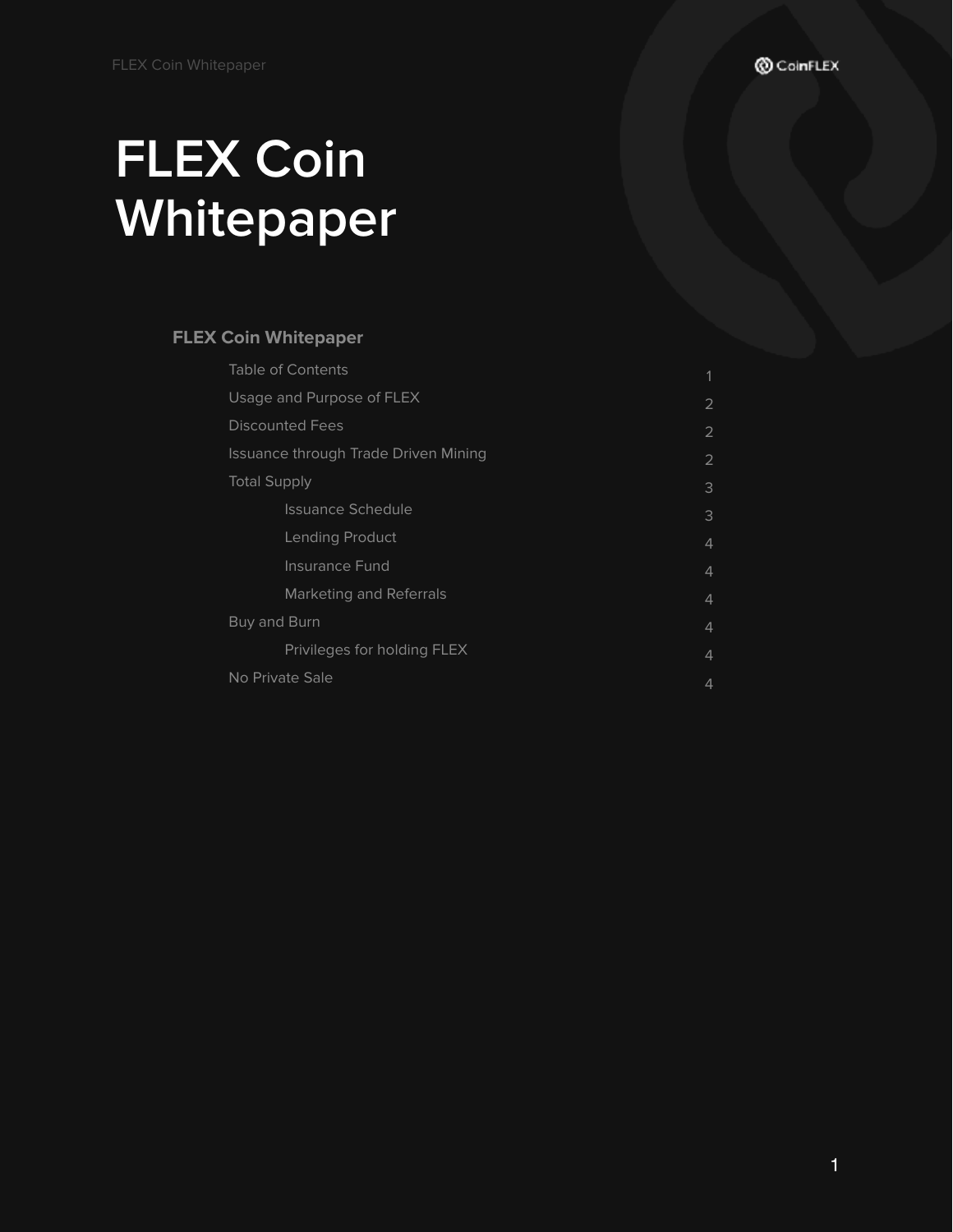# **Usage and Purpose of FLEX**

FLEX Coin is the token that powers the CoinFLEX exchange. We detail the different uses and functions below.

# **Discounted Fees**

Anyone who owns FLEX coins can get a 50% reduction on trading fees if they opt to pay with FLEX. These fees will be rebated once a day, simultaneously debiting FLEX from any account that has opted in.

#### **Example 1 |**

An account has traded 10,000 USDT in the last 24 hours and paid 3 USDT in fees

would be credited 3 USDT and debited the

#### **Example 2 |**

An account has traded 1,000,000 USDT in

would be credited 300 USDT and debited the equivalent of 150 USDT in FLEX coins.

Any user can also buy and sell amounts (including fractional amounts) of FLEX Coins on the exchange's FLEX/USDT orderbook.

FLEX Coins can also be staked for lower trading fees and other benefits on the exchange.

# **Issuance through Trade Driven Mining**

FLEX Coins will be paid to traders on the platform based on their daily "Taker" volume. We qualify any volume where the order is removing liquidity from the orderbook by trading against an existing order and is considered a ["taker"](http://www.marketswiki.com/wiki/Maker-taker). The amount of FLEX that a user is awarded is equal to the amount of coins we issue that day, multiplied by the user's taker volume that day, divided by the total amount of Qualifying Volume on the platform. Qualifying Volume includes volumes in the following markets:

- XBT/USDT Futures
- CoinFLEX may add or remove qualifying markets at our discretion

We are excluding spot volumes and stablecoin-to-stablecoin futures volumes from the "total volume" figures as we want to incentivise and focus activity around the cryptoto-stable futures pairs.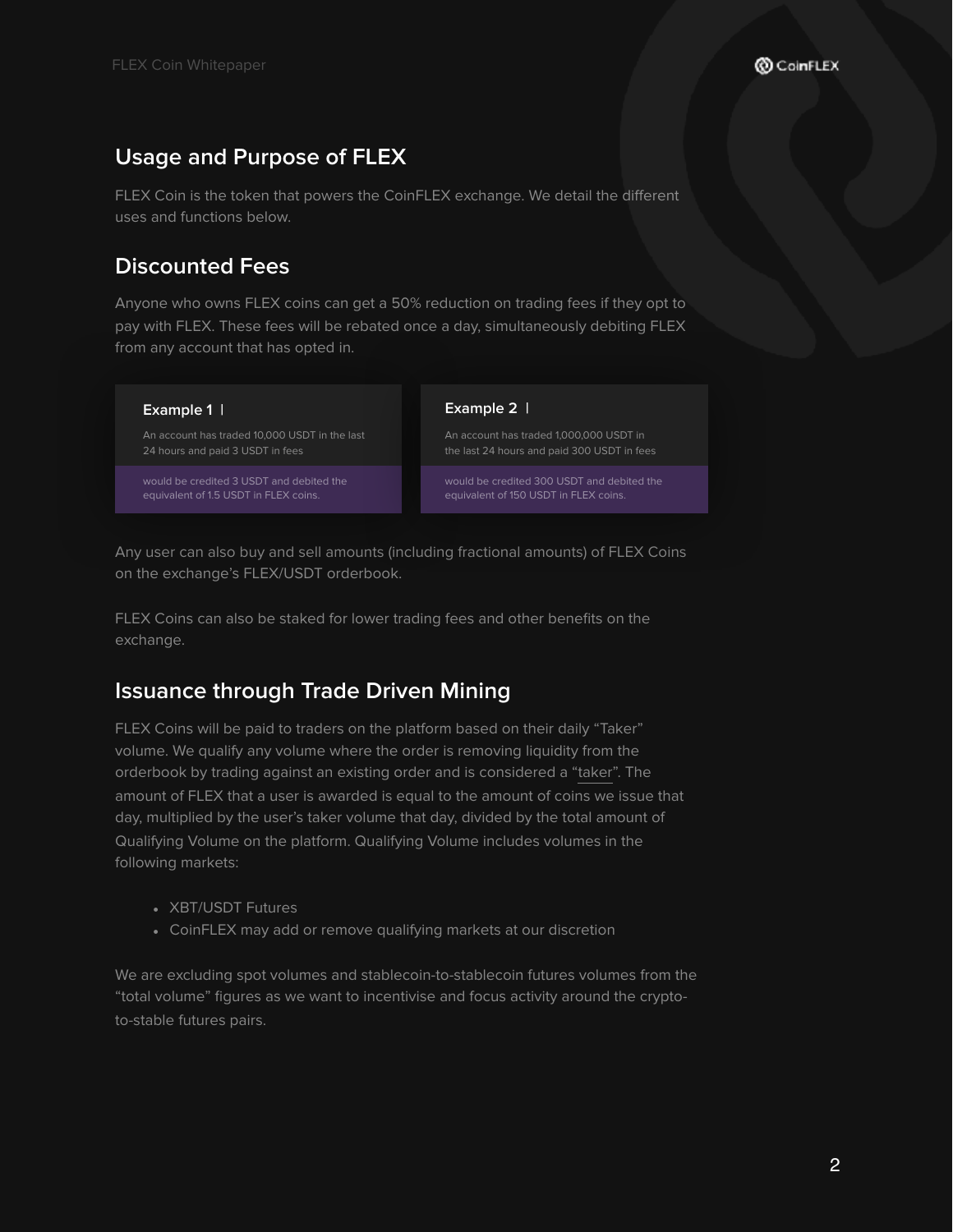#### $\boldsymbol{\omega}$ **Calculation Example**

Daily Rate x ( User's Taker Volume / Qualifying Platform Volume) = Number of Coins issued to User for the day.

## **Example |**

million worth of XBT futures and the total volume that day was \$40 million between XBT, BCH and ETH futures combined, then:

#### **233,333 x (1 million / 40 million) = 5833.325**

# **Total Supply**

The supply of FLEX Coins will be capped at 100 million coins, issued over a 2 year period.

## **Issuance Schedule**

Yearly Issuance

| Year | <b>Trade Driven</b><br><b>Mining</b> | <b>Lenders/Basis</b> | <b>Marketing</b> | <b>Insurance</b> |
|------|--------------------------------------|----------------------|------------------|------------------|
| 11   | 55,000,000                           | 10,000,000           | 5,000,000        | 10,000,000       |
| 2    | 15,000,000                           |                      | 5,000,000        |                  |



Issuance Rate Changes

| <b>Months</b>               | <b>Issued per Month</b> | <b>Issued per Day</b> |
|-----------------------------|-------------------------|-----------------------|
| Jul 4, 2019 - Oct 3, 2019   | 7,000,000               | 233,333               |
| Oct 4, 2019 - Dec 26, 2019  | 5,000,000               | 166,666               |
| Dec 27, 2019 - Mar 26, 2020 | 4.000.000               | 133,333               |
| Mar 27, 2020 - Jun 25, 2020 | 2,333,370               | 77,779                |
| Jun 26, 2020 - Jul 2, 2021  | 1,232,880               | 41.096                |
| Jul 3, 2021                 | 34,399                  | 34.399                |